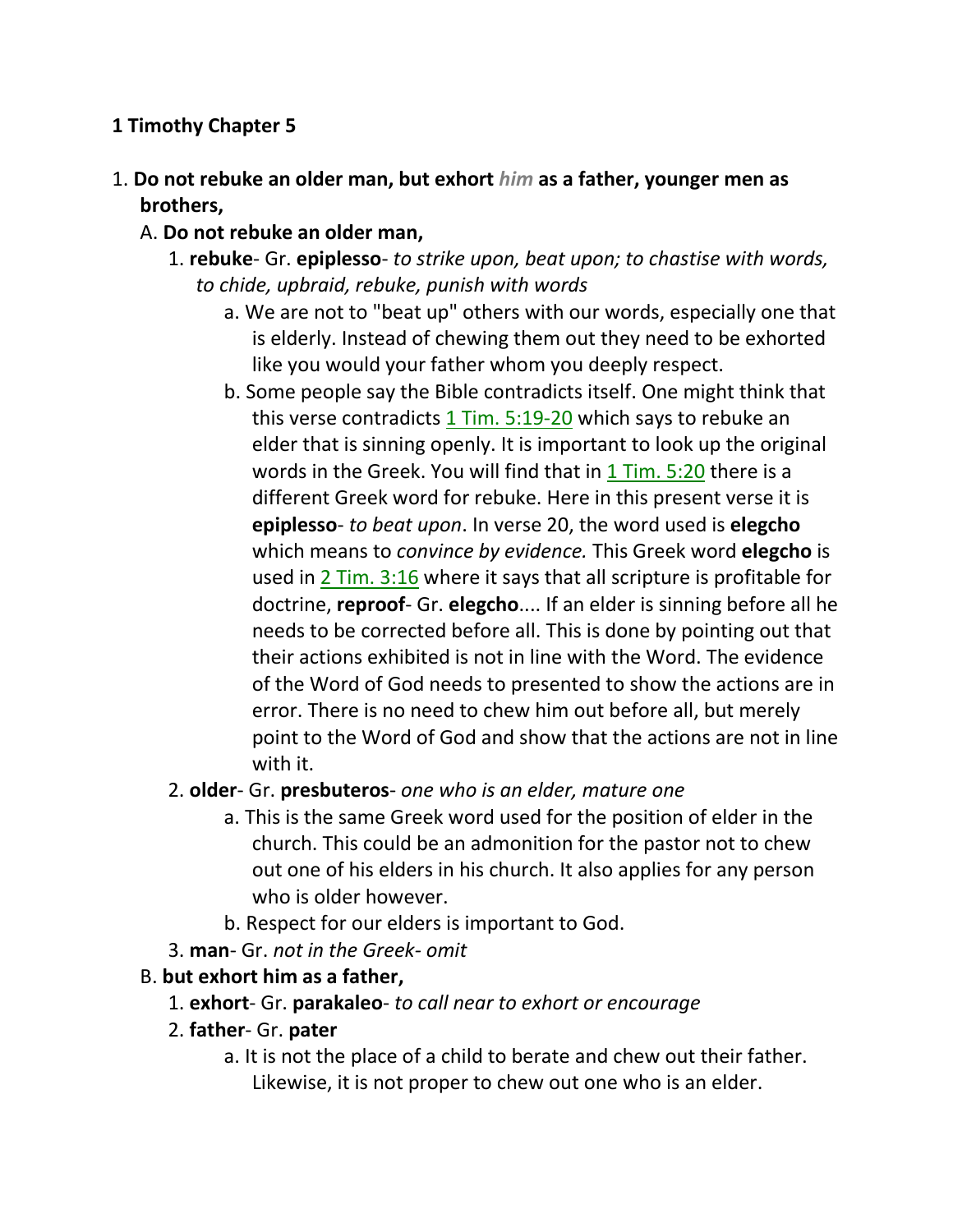#### C. **younger men as brothers**

- 1. **younger** Gr. **neoteros** *newer, younger*
- 2. **brothers** Gr. **adelphos** *sharing the same womb*
	- a. A pastor should have a family first model of ministry in his church. He should be about building a relationship with those under him not just ordering people around and correcting them all the time. People in the church are not resources to be used. They are brothers and sisters.
	- b. Paul had a family first model of ministry. He placed relationship before the work someone did for him and how they were carrying out his orders. Phil. 2:25 Paul called Epaphroditus first his brother before fellow worker and fellow soldier. Most churches are either run by a worker culture or a soldier culture. We are to operate under a family first culture. When someone feels valued and cared for they will work that much harder for you and follow you into battle! Relationship is the currency of leadership. When you have invested into relationship, when you need work done or someone to follow you, you will find them more often responding than if you haven't.

### 2. **older women as mothers, younger women as sisters, with all purity.**

### A. **older women as mothers,**

- 1. **older women** Gr. **presbuteros-** *elder women*
- 2. **mothers** Gr. **meter**
- B. **younger women as sisters,**
	- 1. **younger** Gr. **neoteros** *newer, younger*
	- 2. **women** Gr. *not in Greek- omit*
	- 3. **sisters** Gr. **adelphe** *sharing the same womb*
		- a. To see younger women as sisters will give us a new appreciation of them as people not objects. Sister is a family term. There should be love and concern among family.
		- b. As incest is horrible thing, so is being impure with a young woman that you are not married to.

### C. **with all purity**

- 1. **purity** Gr. **hagneia** *holiness, sanctification*
- 3. **Honor widows who are really widows.**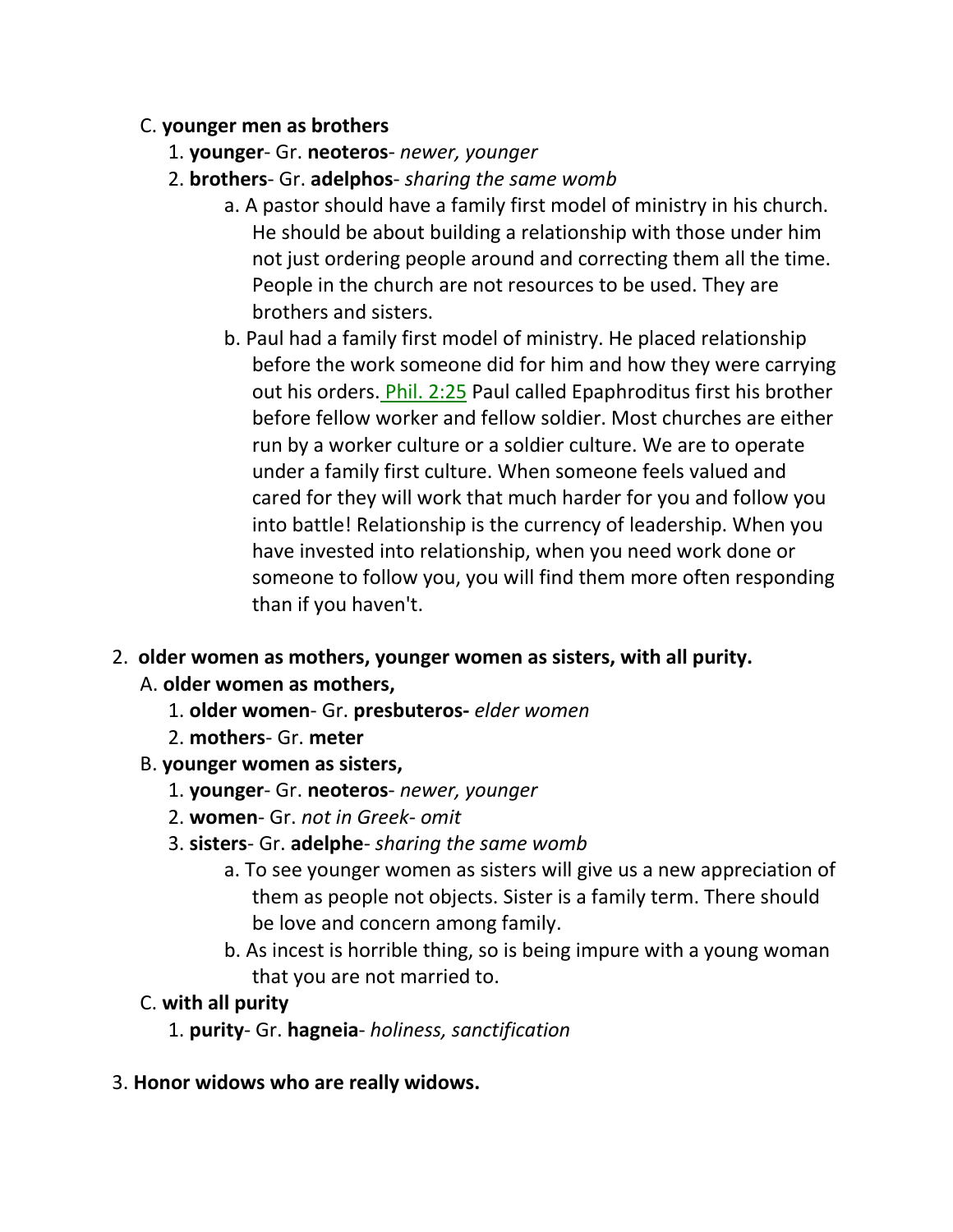#### A. **Honor**- Gr. **time**

- 1. We honor people with our time and money.
- B. **widows** Gr. **chera** *from the word chasma*
	- 1. A widow who has lost their spouse has a chasm left in their life. The church needs to help fill that chasm with prayer and aid.
	- 2. God shows great concern for widows in the Word of God. 1Ti 5:9; Deu\_10:18, Deu\_14:29, Deu\_16:11, Deu\_16:14, Deu\_27:19; Job\_29:13, Job\_31:16; Psa\_68:5; Psa\_94:6, Psa\_146:9; Jer\_49:11; Mat\_23:14; Luk 7:12; Act 6:1, Act 9:39; Jam 1:27
- C. **really widows** Gr. **chera ontos**
	- 1. This means those who are bereft of any help and aid. If a widow has family that will help fill in the chasm left in her life from the death of her husband, then the church does not need to enroll her on the list to receive church aid.
- 4. **But if any widow has children or grandchildren, let them first learn to show piety at home and to repay their parents; for this is good and acceptable before God.**

#### A. **But if any widow has children or grandchildren,**

- 1. **widow** Gr. **chera**
- 2. **children** Gr. **teknon** *general term for offspring*
- 3. **grandchildren** Gr. **ekgonon** *descendants*
	- a. Grandchildren are God's reward for not killing your kids! I jest of course.

### B. **let them first learn to show piety at home and to repay their parents;**

- 1. **first-** Gr. **proton**
	- a. First before anything else. The first commandment of the Law that dealt with man to man relations is to honor your father and mother.
	- b. The first proverbs in the book of proverbs deal with honoring your parents. Prov. 1:8
- 2. **learn** Gr. **mathano**
	- a. Honoring and taking care of your parents in their old age is part of discipleship. The Greek word for disciple is **mathetes**. The word for learn here is **mathano**. The word learn is the verb form of being a disciple. A disciple is one that learns about God's purposes, ways, and will.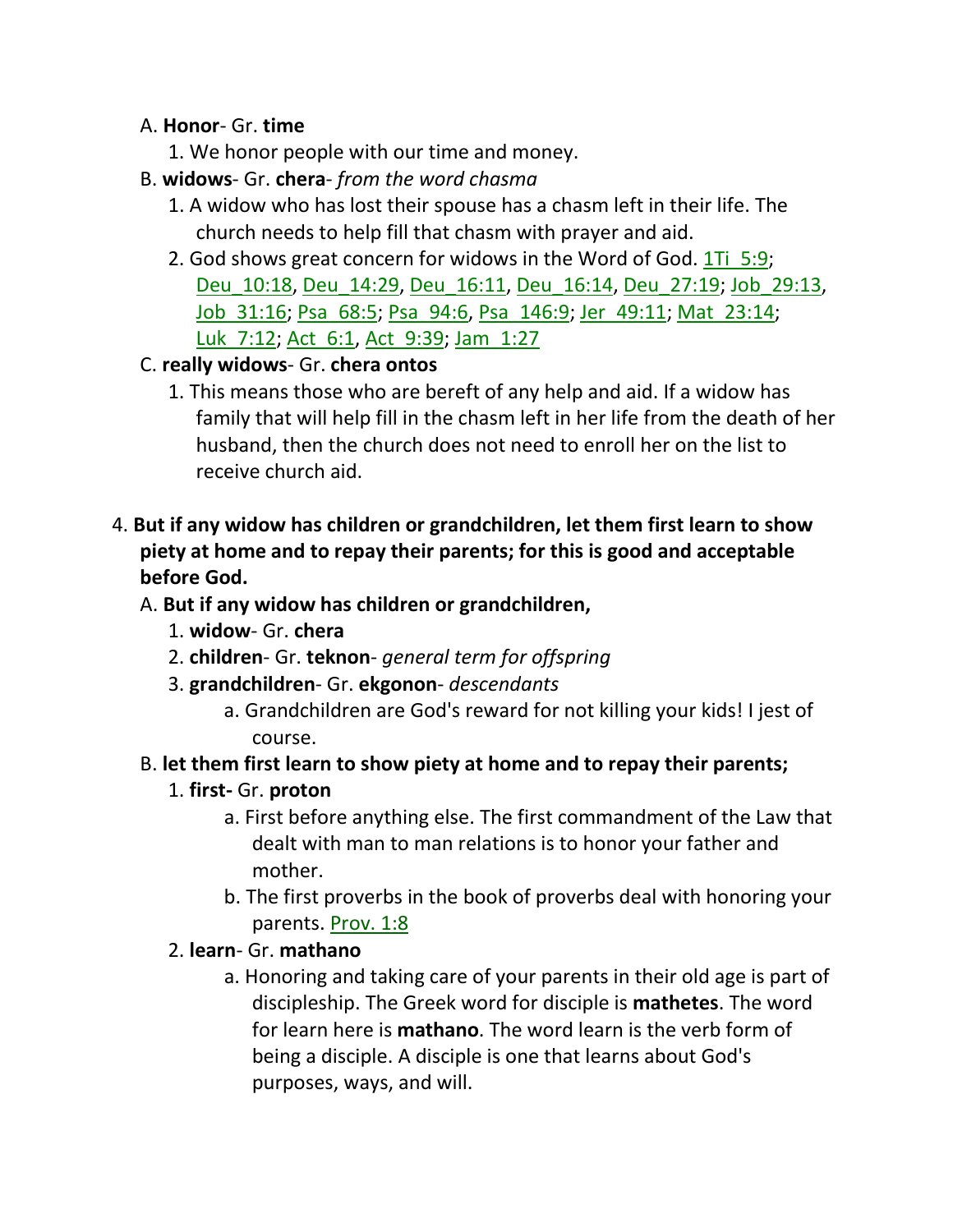- 3. **show piety** Gr. **eusebo** *good reverence; act reverently, worship*
- 4. **home**-Gr. **idios oikos** *one's own house*
	- a. This shows that parents are still a part of your house and responsibility if they run into need in their old age.
- 5. **repay** Gr. **apodidomi amoibe-** *to give back in return*
- 6. **parents** Gr. **progonos**
	- a. Jesus made provision for his mother before He died on the cross. Joh\_19:26-27

b. Jesus taught on the need to provide for one's parents in their old age. Mat\_15:4-6; Mar\_7:11-13

c. Joseph took care of his father in his old age in Egypt. Gen 45:10-11

- C. **for this is good and acceptable before God.**
	- 1. **good** Gr. **kalos**
	- 2. **acceptable** Gr. **apodektos** *what is accepted*
	- 3. **before God** Gr. **enopion theos** *in the presence of God*
- 5. **Now she who is really a widow, and left alone, trusts in God and continues in supplications and prayers night and day.** 
	- A. **Now she who is really a widow,**
		- 1. **really a widow**
			- a. A real widow is clarified by the next two words- *left alone*.
	- B. **and left alone,**
		- 1. **left alone** Gr. **monoo** *to make single or solitary, leave alone, forsake*

# C. **trusts in God and continues in supplications and prayers night and day**

- 1. **trusts-** Gr. **elpizo** *to hope, confident expectation of good*
	- a. This shows that a real widow's trust and hope is in God and is not looking to people for a handout.
- 2. **continues** Gr. **prosmeno** *to remain towards*
	- a. Inspiration starts a thing, but character continues it as a habit of life.
- 3. **supplications** Gr. **deesis** *definite requests*
- 4. **prayers** Gr. **proseuche** *face to face time with God, communion with God* a. Anna the prophetess whom met the baby Jesus was such a widow who served God in the temple with prayers. Luke 2:36-37
- 5. **night and day**
	- a. This shows a life that is diligent even though one is of advanced age.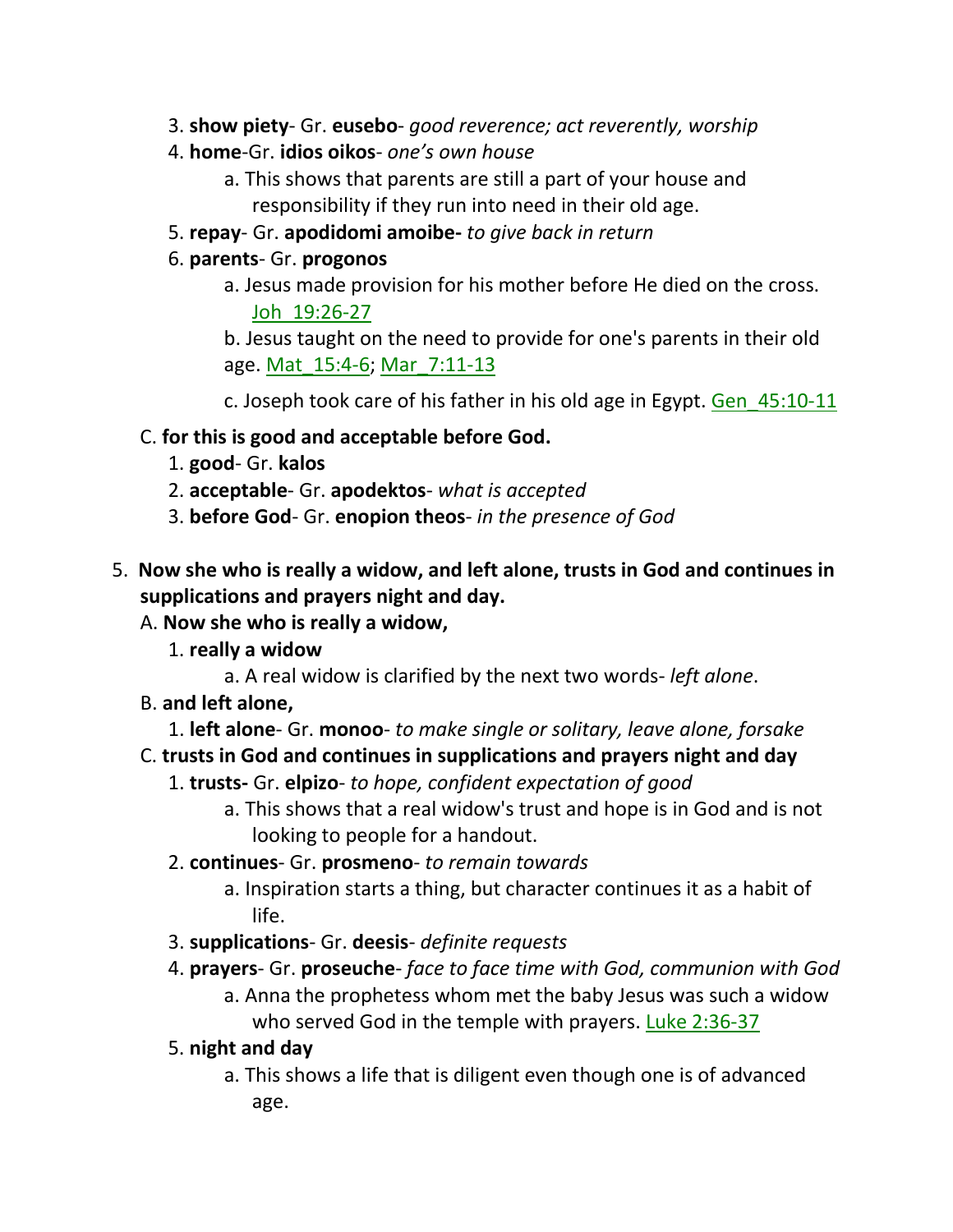- b. Often when a person gets older they can do less physically. Often they feel like they are worthless because they can't do much physically. However, one can do mighty things through prayer. As one advances in age they need to exercise themselves more to prayer and intercession.
- c. On the cross Jesus hands and feet were nailed there. The feet that had taken him down dusty lanes to go heal or deliver someone was nailed to the cross and could not move anymore. The hands that were used to being placed one the sick or to bless a child was nailed immovable to the cross. However, the ministry of Jesus did not stop on the cross. Jesus still ministered by prayer and intercession. He prayed on the cross that God would forgive those who crucified Him. When He died the centurion that had crucified Him said, "Surely this was the Son of God!". Jesus' prayers were answered!
- d. A true widow was not just an idle person who was looking for a handout. They were looking to God in trust and were busy about the ministry of prayer and intercession. These are the ones that were to be added to the list of support from the church.

# 6. **But she who lives in pleasure is dead while she lives.**

- A. **lives in pleasure** -Gr. **spatalao** *live softly or in excessive comfort or indulgence* (*give one's self to pleasure*)
	- 1. This kind of wasteful extravagant living is accompanied with the oppression or disregard of others. Luk\_16:19-20; Jam\_5:4-5

### B. **dead**- Gr. **thnesko**

- 1. This is true of an unbeliever. They are dead while they live.
- 2. Death in the Bible deals with a separation from not an extinction. A spiritually dead person is one that is separated from the life of God.
- 3. This is someone that is cut off from the life of God.

### C. **while she lives**

1. This is a lifeless life!

# 7. **And these things command, that they may be blameless.**

# A. **And these things command,**

- 1. **these things**
	- a. Concerning the widows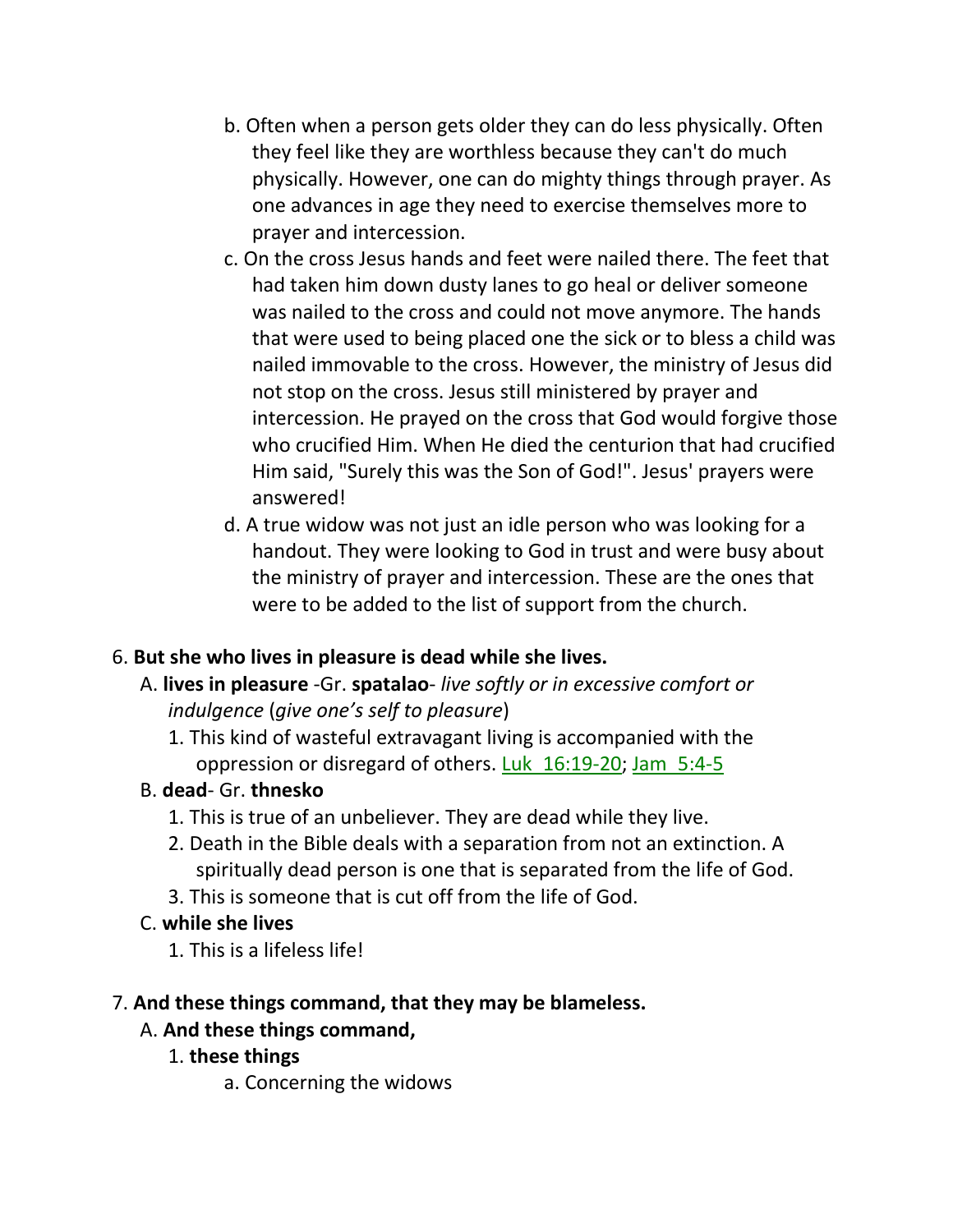### 2. **command**- Gr. **paraggello**- *to charge firmly*

- a. Some people do not want to be responsible for their family. A leader must by firm in teaching responsibility in this matter even when some don't like it.
- b. We see in the next verse that this is speaking of commanding people to take care of their family members.

## B. **that they may be blameless**

- 1. **blameless-** Gr. **anepileptos** *not apprehended, that cannot be laid hold of*
	- a. This means that there is nothing in your life presently that can be grabbed hold of and you are connected to it.
	- b. We all have a past but the old rotten garments of the past should have been cast off. Someone might find that old garment but you are no longer connected to it!

# 8. **But if anyone does not provide for his own, and especially for those of his household, he has denied the faith and is worse than an unbeliever.**

- A. **But if anyone does not provide for his own,**
	- 1. **provide** Gr. **pronoeo** *to provide, think of beforehand, to take thought for, care for a thing*
		- a. We need to think down the road and make provision for our family. This includes getting life insurance and have savings that can be passed down.
		- b. I have seen men die and the wife not have enough money to even afford the burial. This should not be.
	- 2. **his own**
		- a. His family
- B. **and especially for those of his household,**
	- 1. **household**-Gr. **oikeios-** *belonging to a house or family, domestic, intimate*
- C. **he has denied the faith and is worse than an unbeliever**
	- 1. **denied** Gr. **arneomai** *to contradict, that is, disavow, reject, abnegate* a. We contradict our profession of the love of God when we fail to take care of those closest to us. We can profess to know God and by our works deny Him. Tit 1:16
	- 2. **the faith**
		- a. This is the sum of what Christians believe.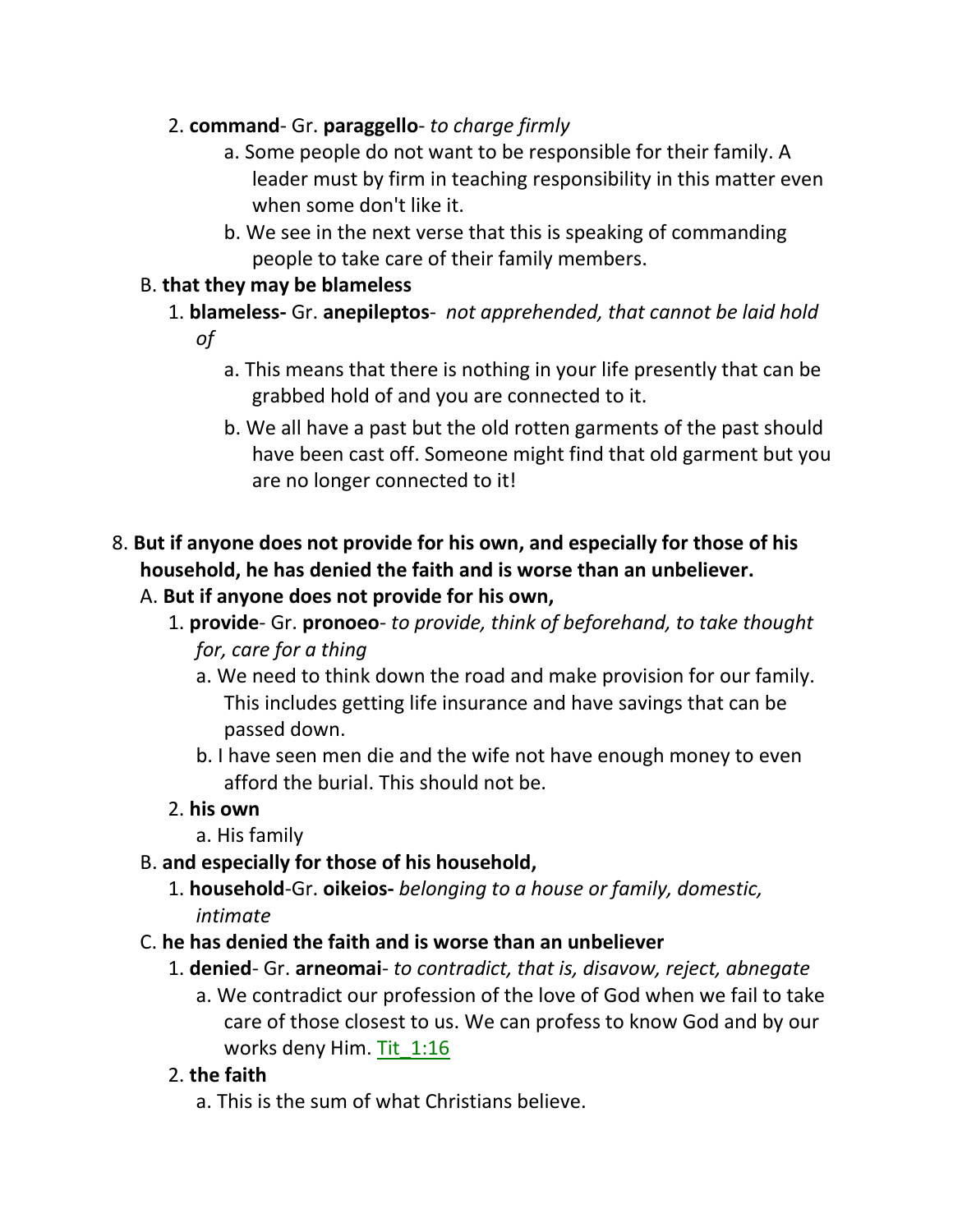- 3. **worse-** Gr. **cheiron** *inferior, worse in quality*
	- a. It is sad that a Christian can act worse than an unbeliever.
- 4. **unbeliever** Gr. **apistos-** *one who does not believe*
	- a. Even unbelievers will take care of their own family. Matt 7:11, Luke 11:13 For a Christian to lay claim to the love of God and reject their family denies by their actions the love of God.
	- b. Many Christians act and look worse than an unbeliever. This is sad.
	- c. Abraham in the OT received rebuke for his wicked actions concerning not protecting his wife from Pharaoh and Abimelech. Gen. 12:18-19, Gen. 20:9 It is sad to get a sermon on proper behavior from an unbeliever!
- 9. **Do not let a widow under sixty years old be taken into the number,** *and not unless* **she has been the wife of one man,** 
	- A. **Do not let a widow under sixty years old be taken into the number,**
		- 1. **widow** Gr. **chera**
		- 2. **sixty years' old**
			- a. In the Jewish mind this was the beginning of old age. I have a while to go before I am old!
		- 3. **taken into the number** Gr. **katalego** *to set down in a list or register, to enroll; catalog*
			- a. This was the list of those who were under church support.

### B. **and not unless she has been the wife of one man**

### 1. **wife of one man**

- a. This means that she did not remarry after her first husband died. If she remarried after the first husband she is more likely do so again and thus not need financial support.
- b. This does not mean she had a divorce. Why penalize a true widow for a divorce that may have happened decades before?
- 10. **well reported for good works: if she has brought up children, if she has lodged strangers, if she has washed the saints' feet, if she has relieved the afflicted, if she has diligently followed every good work.**

### A. **well reported for good works**

- 1. **well reported** Gr. **martureo** *having a witness*
	- a. This verse seems quite harsh. It appears that a widow must earn and deserve to be taken care of by the church. That is not the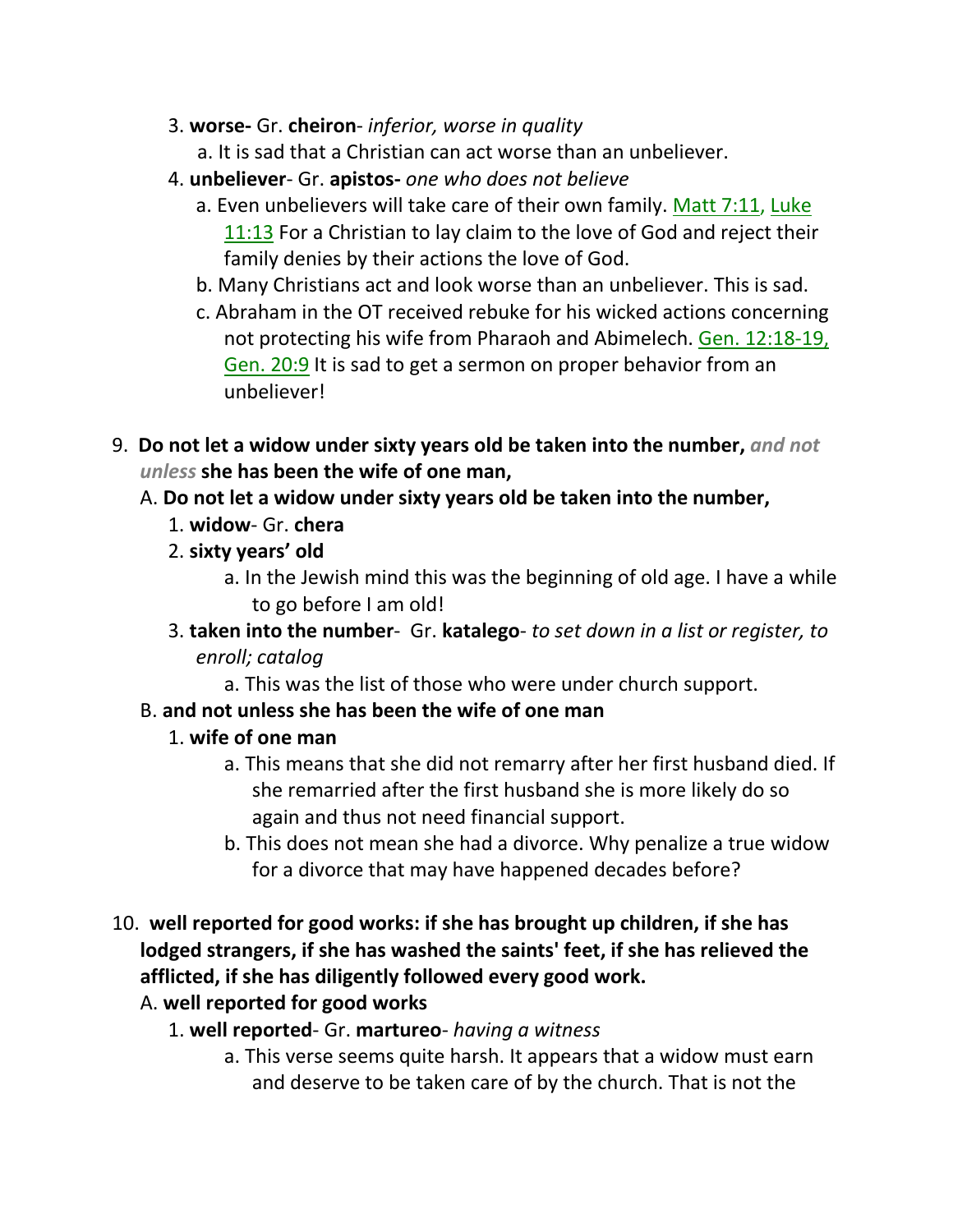point for these qualifications. These qualifications are about character. If someone lacks character, then they will undoubtly misuse and waste the finances given to them. It is not wise to give street beggars money because they most often waste what is given to them.

- b. The money given from the church comes from the tithes of the saints. These are holy unto the Lord. The leadership of the church has the responsibility to dispense them in a wise way and to make sure they are not wasted. Hence the character qualifications given here for those who will receive financial aid are to make sure the tithes of the saints are not wasted by spent wisely.
- c. There are character qualifications of those dispensing finances and for those receiving them. Acts 6:3
- 2. **good works** Gr. **kalos ergon** *beneficial work*

# B. **if she has brought up children,**

# 1. **brought up children**- Gr. **teknotropheo**

a. This word implies they are brought up in the nurture and admonition of the Lord.

# C. **if she has lodged strangers,**

# 1. **lodged strangers**- Gr. **xenodocheo**- *to accept and care for strangers*

a. It was much more culturally accepted in this time to receive and care for strangers in your home than now. It could be quite dangerous to do this now. However, we are to welcome and care for those not like us or from outside our inner circle.

# D. **if she has washed the saints feet**

- 1. **washed** Gr. **nipto** *to ceremonially wash certain parts of the body- i.e. hands and feet*
	- a. Again this was culturally practiced in that day. Some things are not as culturally relevant today but the principle remains. We need to serve others even in menial ways if necessary.
- 2. **saints** Gr. **hagios** *holy ones*
- 3. **feet-** Gr. **pous**

# E. **if she has diligently followed every good work**

- 1. **diligently followed** Gr. **epakouloutheo** *to follow upon*
- 2. **good work** Gr. **agathos ergon** *work of intrinsic good*
	- a. In this verse we see the two main words for **good**. The verse starts out that she must have a testimony of good works. The word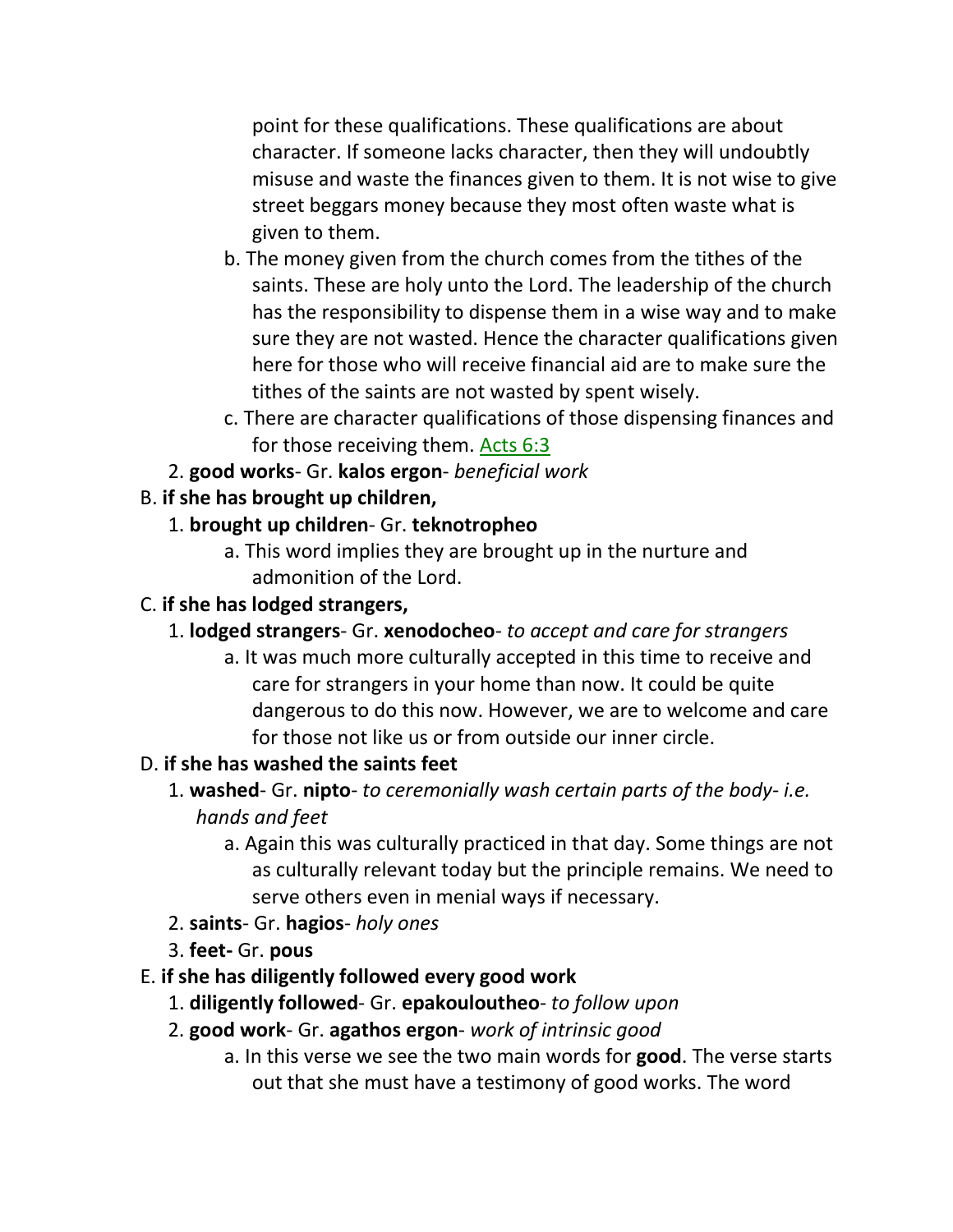good there is **kalos**. This means *beneficial*. Here we see the word **agathos** which means *intrinsic good*. Some things do not seem overly beneficial at the moment but they are intrinsically good. Prayer does not always appear to be beneficial at the moment but it is always intrinsically good. The benefit often appears later.

# 11. **But refuse** *the* **younger widows; for when they have begun to grow wanton against Christ, they desire to marry,**

### A. **But refuse the younger widows**

- 1. **refuse** Gr. **paraiteomai** *to refuse, decline, avoid*
- 2. **younger** Gr. **neoteros** *newer, younger*
	- a. This speaks of younger widows and also newly widowed. It takes a while before a widow can decide if she wants to remarry or not.
- 3. **widows** Gr. **chera**

## B. **for when they have begun to grow wanton against Christ,**

- 1. **begun to grow wanton** Gr. **katastreniaio** *to feel the impulses of sexual desire*
	- a. Younger women will tend to feel the desire for physical intimacy and want to get married.

# 2. **against Christ**

- a. They will turn against their commitment to serve Christ by uninterrupted prayers and supplications in the church by getting married and turning to the natural affairs of marriage and family.
- b. Anna in the days of Jesus was such a widow. Luke 2:36 She was being sustained by temple finances, but she worked in the temple by prayers and supplications. She was of advanced age and no doubt ceased to desire physical intimacy with a man.

# C. **they desire to marry**

1. **desire**- Gr. **thelo**

# 2. **marry-** Gr. **gameo**

- a. Marry and have sexual relations.
- b. This is not an injunction against marriage. This verse just says that you need to fully make up your mind to be single before you commit to being taken care of by the church and work full time in prayer for the saints and the church. One should not give a fickle obligation and then go back on it.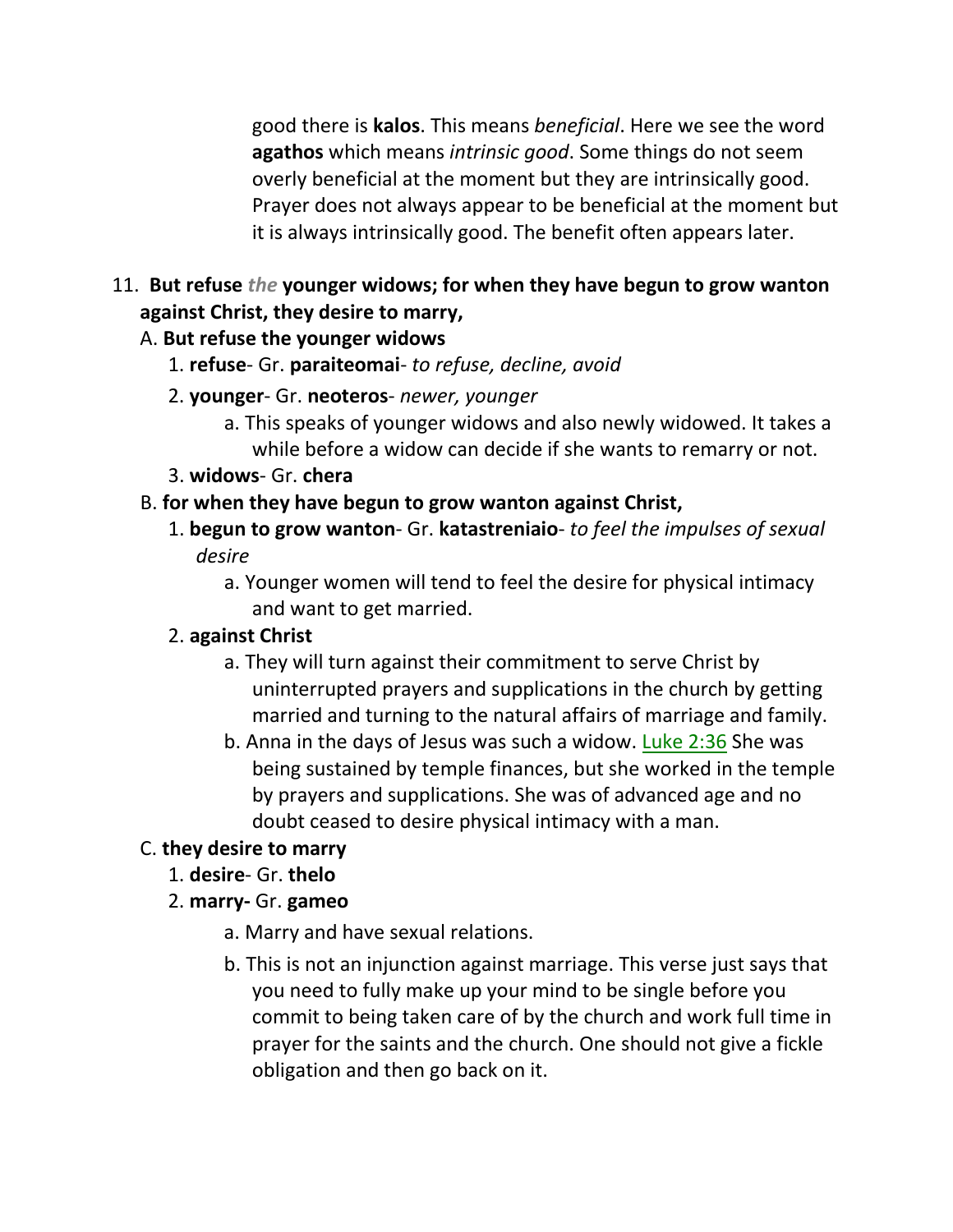### 12. **having condemnation because they have cast off their first faith.**

### A. **having condemnation**- Gr. **echo krima**

- 1. If you break your word and pledge to the Lord you will have condemnation in your heart. It is best to keep your word or not make a pledge at all and keep a clear conscience.
- B. **cast off** Gr. **atheteo** *to set aside*

# C. **first faith**- Gr. **protos pistis**

- a. This speaks of the prior pledge of fidelity to the cause of Christ as serving as a widow in the church by prayer.
- 13. **And besides they learn** *to be* **idle, wandering about from house to house, and not only idle but also gossips and busybodies, saying things which they ought not.**

# A. **And besides they learn to be idle,**

- 1. **learn** Gr. **mathano**
- 2. **idle** Gr. **argos**
	- a. Notice idleness is learned and so is being industrious. All behavior is learned.
- B. **wandering about from house to house-** Gr. **perierchomai okia** *going around to homes*
- C. **and not only idle but also gossips and busybodies,** 
	- 1. **idle** Gr. **argos** *lazy, shunning the labor which one ought to perform*
	- 2. **gossips** Gr. **phluaros** *babbler, one who engages in silly talk*
		- a. A lot of talk is mere babble. We are to season our speech with salt that it might impart grace to the hearer. Col 4:6
	- 3. **busybodies** Gr. **periergos** *busy about trifles and neglectful of important matters especially busy about other folks' affairs, a busybody, meddlesome*
		- a. These work themselves around to homes for free handouts and to spend their time talking and gossiping.

# D. **saying things which they ought not**

### 1. **saying things**

a. They say things about people and situations they should keep to themselves and some of the things they say might even be true.

# 2. **ought not**

a. We ought not say everything we know or that comes across our minds.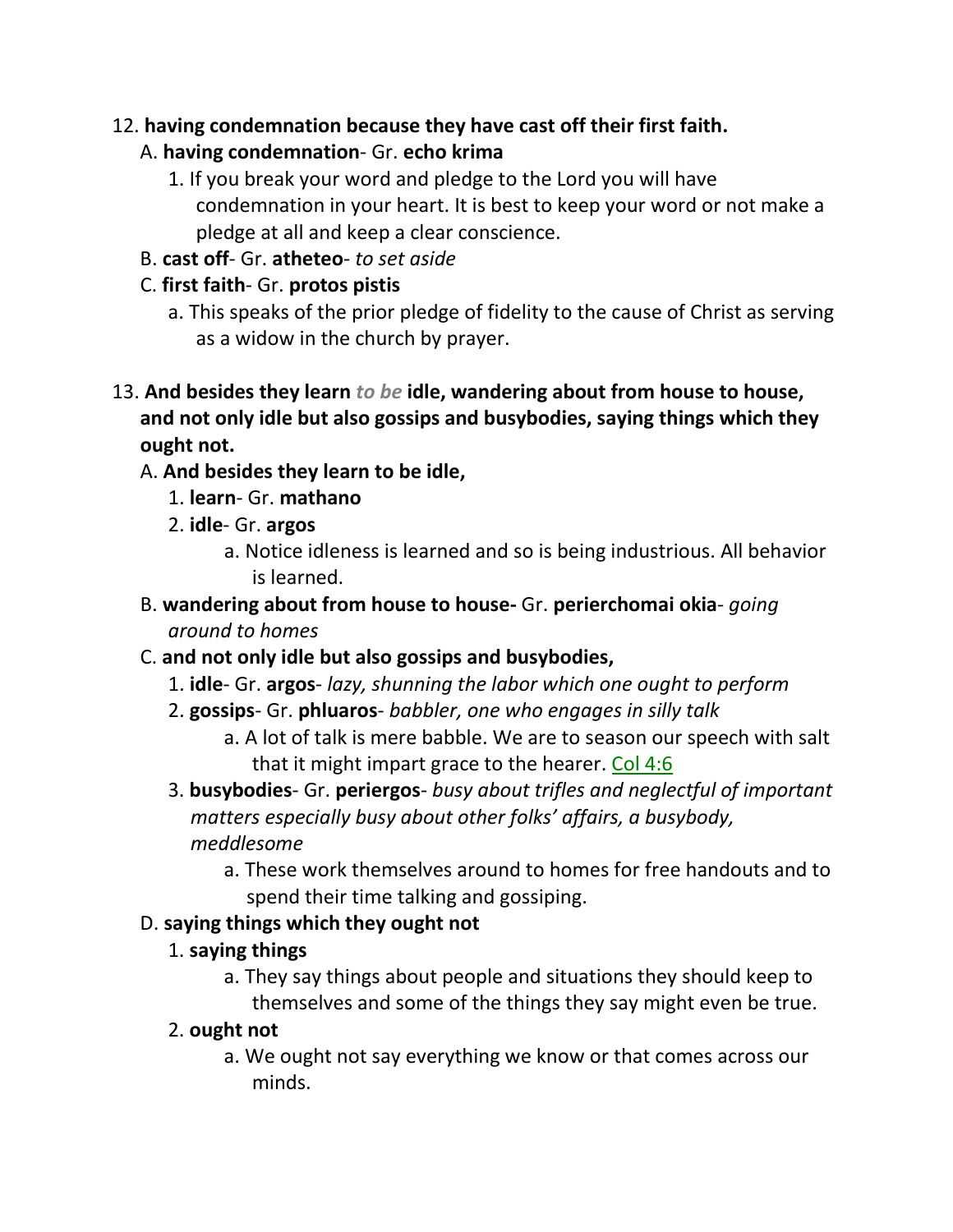- 14. **Therefore I desire that** *the* **younger** *widows* **marry, bear children, manage the house, give no opportunity to the adversary to speak reproachfully.** 
	- A. **Therefore I desire that the younger widows marry,**
		- 1. **desire** Gr. **boulomai**
		- 2. **younger** Gr. **neoteros** *newer or younger*
		- 3. **widows-** Gr. **chera**
		- 4. **marry** Gr. **gameo**
	- B. **bear children**
		- 1. **bear children** Gr. **teknogoneo** *to raise children*

C. **manage the house**- Gr. **oikodespoteo**- *to rule a household, manage family affairs, to be a house despot*

- 1. The husband is the head of the wife but make no mistake about it, the woman rules over the day to day affairs of the house.
- 2. Men, the home is the woman's world and we are just living in it!

### D. **give no opportunity to the adversary to speak reproachfully**

- 1. **give** Gr. **didomi**
- 2. **opportunity** Gr. **aphorme** *a place from which a movement or attack is made, a base of operations*
	- a. We don't want to give those opposing Christianity a launching pad for accusations against us.

b. There are many just waiting for an opportunity to impugn Christianity. 2Co\_11:12; Tit\_2:5, Tit\_2:8; 1Pe\_4:14-15

#### 3. **adversary**- Gr. **antikeimi**- *the one laying in opposition*

- a. This is talking about Satan but also a natural person who would be opposed to Christ and our message. Satan uses people to accuse the faith through.
- 4. **speak reproachfully** Gr. **charin loidoria** *to revile on account of*
	- a. We should not give ammunition to the enemies of Christ to accuse the faith because of our poor behavior.
	- b. Those who turn grace into lasciviousness will cause the way to be evil spoken of. 2Pe\_2:2

#### 15. **For some have already turned aside after Satan.**

#### A. **some**

1. Some Christians will turn aside from the truth, but most will not.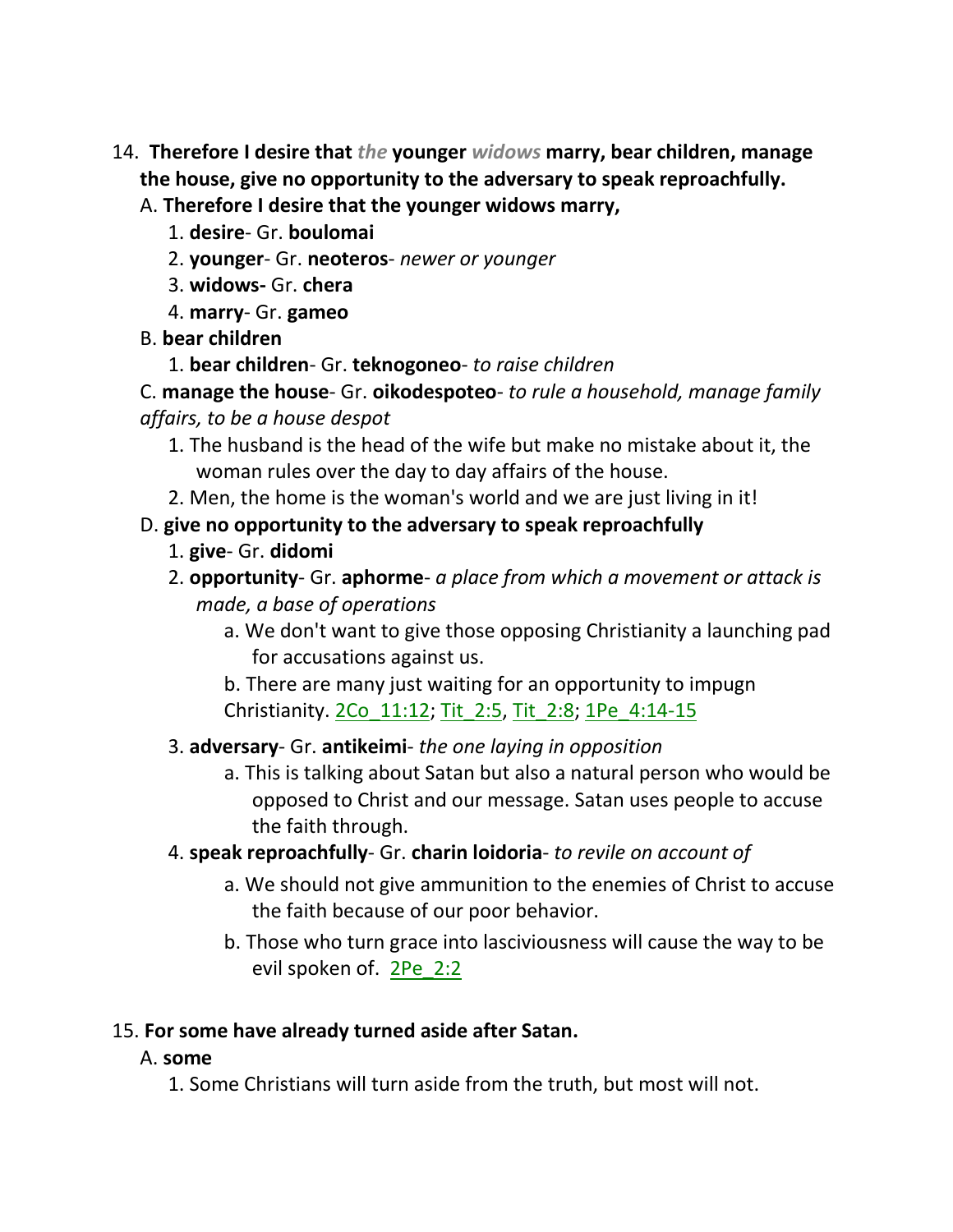#### B. **already**

- 1. In the end time many will turn from the truth but in Paul's day some had already turned. 2 Tim. 4:4
- C. **turned aside** Gr. **ektrepo** *to turn out of the way*
	- 1. Some have turned aside to Satan and are being idle busybodies and some are turning aside to Satan to be used by him to impugn Christianity.
- D. **Satan** means *contrary; adversary; enemy; accuser*
	- 1. The two weapons of the enemy are the lie and accusation.
- 16. **If any believing man or woman has widows, let them relieve them, and do not let the church be burdened, that it may relieve those who are really widows.** 
	- A. **If any believing man or woman has widows,**
		- 1. **believing man** Gr. **pistos** *believing one*
		- 2. **widows** Gr. **chera**
	- B. **let them relieve them,**
		- 1. **relieve** Gr. **eparkeo** *to aid, give assistance, relieve to give aid from one's own resources; to defend*
	- C. **and do not let the church be burdened,**
		- 1. **church** Gr. **ekklesia** *called out ones*
		- 2. **burdened** Gr. **bareo** *weighed down*
			- a. A church can become weighed down financially and so much so it will sink. Financial responsibility must be upheld. The church is not a business but it must be run with business principles.
	- D. **that it may relieve those who are really widows**
		- 1. **relieve-** Gr. **eparkeo**
		- 2. **really widows**
			- a. Widows indeed.
- 17. **Let the elders who rule well be counted worthy of double honor, especially those who labor in the word and doctrine.** 
	- A. **Let the elders who rule well be counted worthy of double honor,**
		- 1. **elders** Gr. **presbuteros** *mature one*
			- a. Elders and bishops are used largely synonymously in the NT. All bishops [overseers] are elders, but not all elders are bishops [overseers]. Not all elders oversee an area in the church.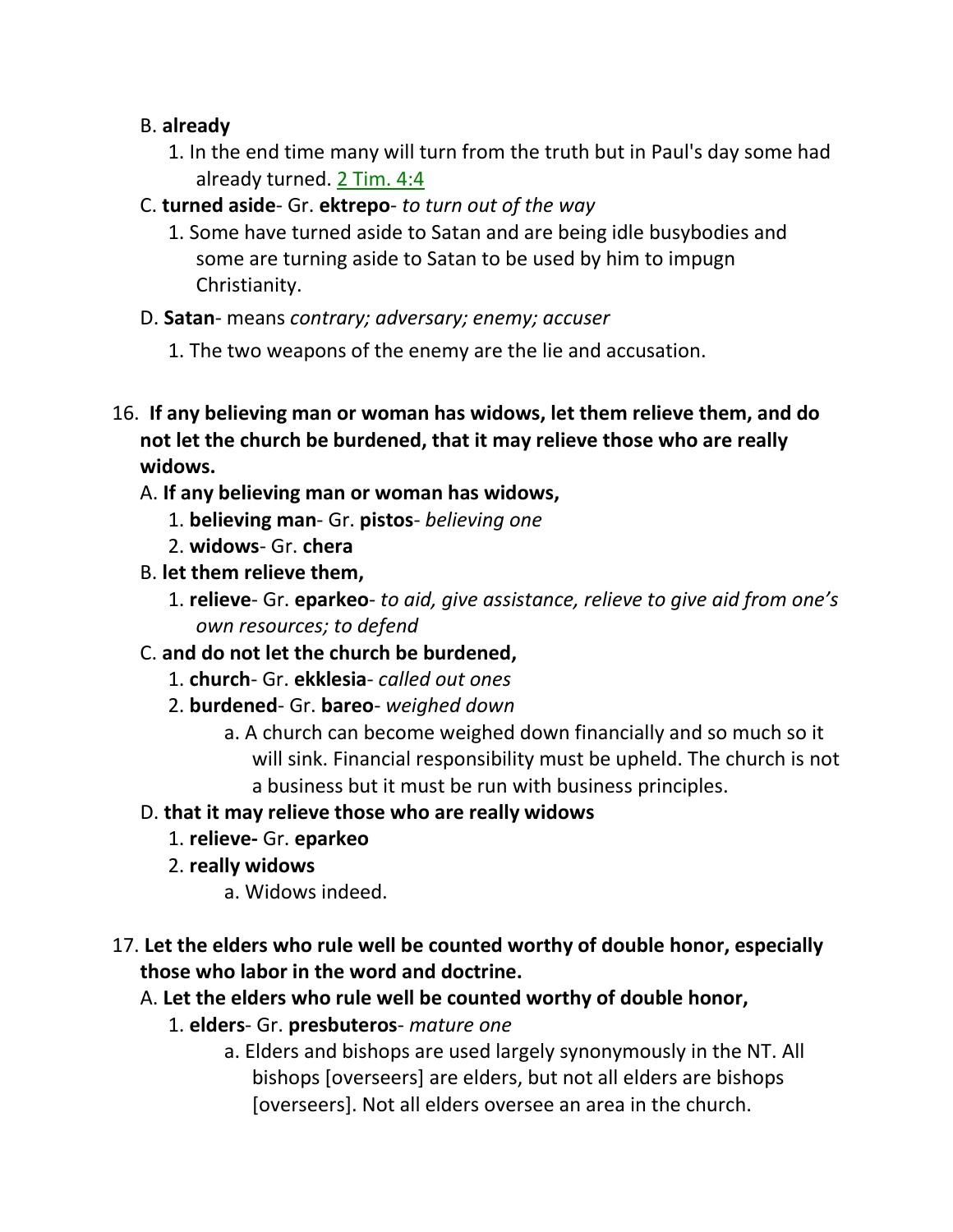- 2. **rule** Gr. **proistemi** *to stand out front, lead from the front*
	- a. A leader in the church should lead by example. They stand out front of the congregation and lead by example first and then by their exhortations.
- 3. **well** Gr. **kalos** *beautifully, finely, excellently, well*
	- a. Some elders do not rule well at all. They do not stand in front and give a good example to follow. They try to blend into the crowd trying to please everyone.
- 4. **counted worthy** Gr. **axioo** *to judge worthy, deem, deserving*
- 5. **double honor-** Gr. **diplous time** *Almost every commentator of note allows that* τιμη *here signifies reward, stipend, wages; double wages or pay*
	- a. A senior pastor who labors in and teaches the Word each week should make double what the next leader in the church makes.
	- b. We are to esteem highly those who teach us the Word of God. Part of this esteem is good pay.  $1Th$  5:12-13
	- c. We see that this is talking about financial pay by the next verse. It is important to take scripture in context for proper interpretation.
- B. **especially those who labor in the word and doctrine.**
	- 1. **especially** Gr. **malista**
	- 2. **labor** Gr. **kopaio** *to labor with wearisome effort, to toil*
		- a. The study of the Word and preparation of messages is hard work if it is done right. Just like a woman who spends hours working in the kitchen preparing a Thanksgiving Day feast and it is eaten if a few minutes, the same it is with the minister of the Word of God. They spend hours studying, meditating, and preparing messages. These are then delivered in a matter of minutes and everyone partakes happily and then leaves until the next time. This must be done over and over and over again.
	- 3. **word** Gr. **logos**
		- a. A minister must labor in the Word, not in the daily news or reader's digest! People need the Word of God not homilies, the latest news, or motivational speeches.
	- 4. **doctrine** Gr. **didaskalia** *teaching*
		- a. There are teaching elders and non-teaching elders. Those that teach should make more pay than those who do not.
		- b. Jesus said that a good steward in His house is one that gives out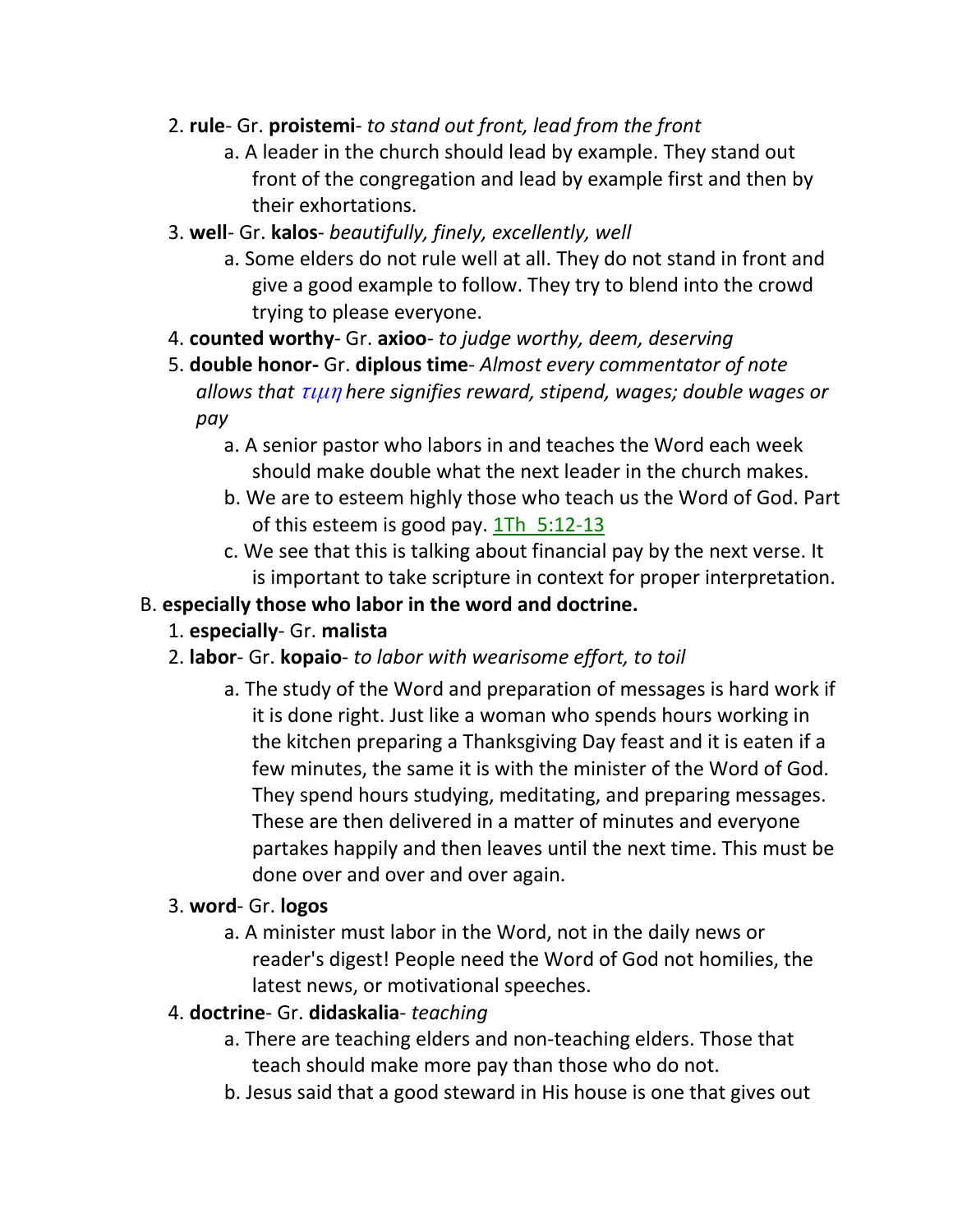food in due season. Luk\_12:42 The food of the saints is the Word of God. A minister is to give timely messages from the Word of God.

18. **For the Scripture says, "YOU SHALL NOT MUZZLE AN OX WHILE IT TREADS OUT THE GRAIN," and, "THE LABORER IS WORTHY OF HIS WAGES."** 

# A. **For the Scripture says,**

- 1. **For**
	- a. This connects with the last verse on elders receiving double honordouble pay.
- 2. **Scripture** Gr. **graphe**
	- a. Deu\_25:4, 1 Cor. 9:9-10

# B. **you shall not muzzle an ox while it treads out the grain,**

- 1. **muzzle** Gr. **phimoo** *to close the mouth with a muzzle*
- 2. **ox** Gr. **bous**
	- a. A beast of burden.

# 3. **treads out the grain**- Gr. **aloao**- *to thresh out grain*

- a. A miserly owner would muzzle his ox so it would not eat any of the grain it so longed to eat as it tread it out.
- b. It would behoove a smart man to allow his ox to eat of the grain. This would cause it to stay strong and also be more motivated. This is true of a pastor. If a pastor is taken care of financially he will be strengthened and more motivated.

# C. **and the laborer is worthy of his wages**

- 1. **laborer** Gr. **ergates** *worker*
	- a. Notice that a worker is worthy of wages, not if you are just breathing. Government handouts are crippling our government's financial state and crippling the people who are living on them.
- 2. **worthy** Gr. **axios** *of equal weight to*
	- a. We should give an equal amount of work for our pay. If someone gives good work, they are worthy of being paid. Mat\_10:10; Luk\_10:7
- 3. **wages** Gr. **misthos** *pay*

# 19. **Do not receive an accusation against an elder except from two or three witnesses**.

A. **receive**- Gr. **paradechomai**- *to accept, receive, met. to receive, admit, yield*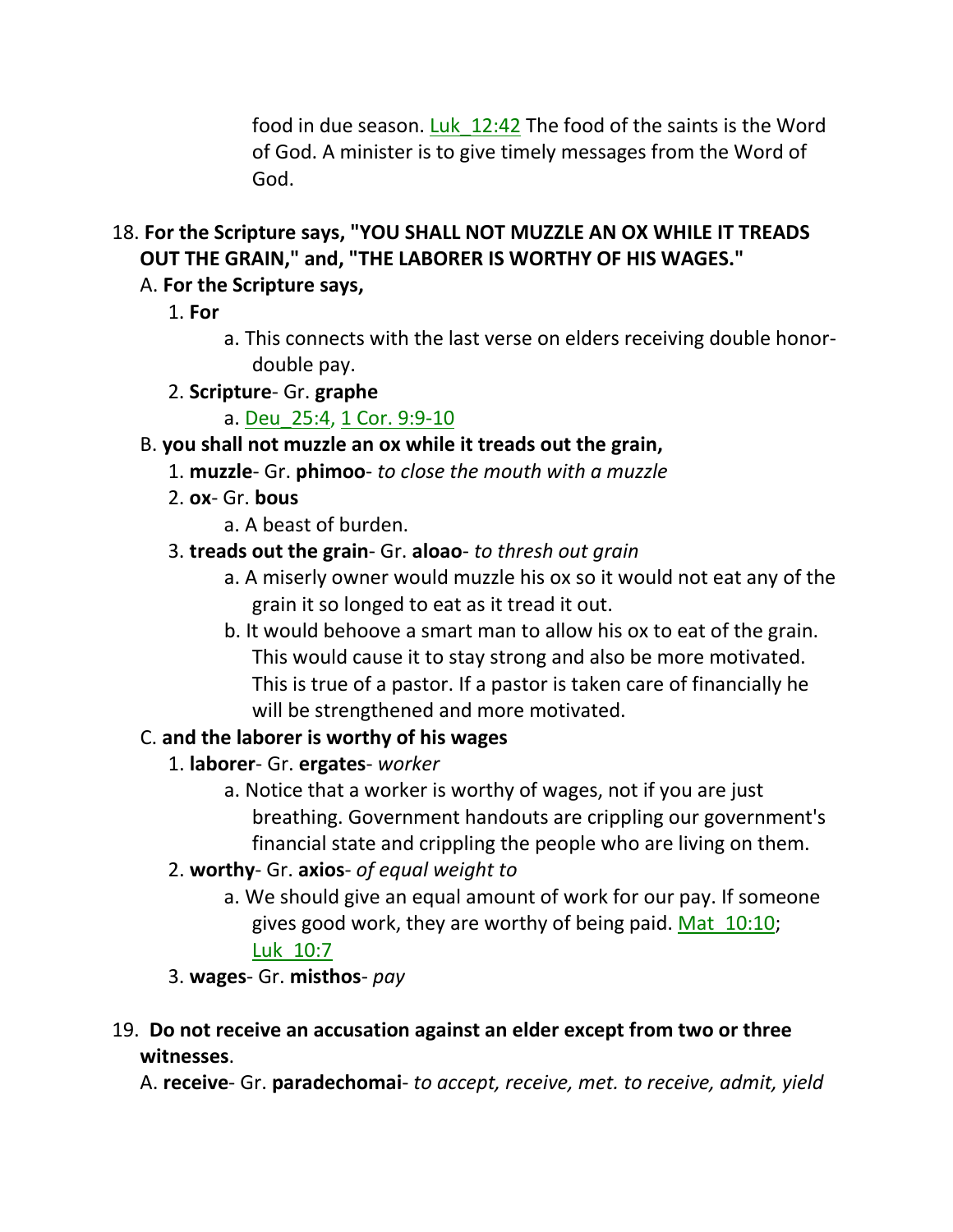#### *assent to*

## B. **accusation**- Gr. **kategoria**- *a public accusation*

1. This admonition is given because leaders are open to complaints and accusations by those under them that don't like the decisions they make or how they officiate their business or by those who are jealous of their position.

#### C. **elder**- Gr. **presbuteros**- *mature one*

1. Usually those making accusations are not mature people. We should give more credence to the known maturity and character of an elder over someone accusing them of a lesser or unknown character.

#### D. **two or three witnesses**- Gr. **duo e treia martus**

- 1. This admonition is given in both the OT and NT. Deu\_17:6, Deu\_19:15
- 2. Once two or three witnesses come forward against an elder it is incumbent upon leadership to investigate and correct where needed.

### 20. **Those who are sinning rebuke in the presence of all, that the rest also may fear.**

### A. **Those who are sinning rebuke in the presence of all,**

1. **Those**

a. Who are those? In context it is elders- or leaders! This is not talking about the rank and file church member.

#### 2**. sinning**- Gr. **hamartano**

- 3. **rebuke** Gr. **elegcho** *to convince with evidence*
	- a. We are to use the evidence of the Word of God to bring rebuke.

#### 4. **presence of all**

- a. This verse has been used wrongly and completely devastated people. It is crucial to take scripture in context and know what the scriptures say in the original languages.
- b. This verse has been used to bring a church member before the whole church and expose their private sin. This is just a travesty.
- c. The only time you should rebuke a leader in front of others is if they are sinning in the open before others. Leaders have influence over others. When they do serious wrong openly they need to be corrected openly. This was the case of Paul reprimanding Peter in Antioch before everyone. Gal 2:11-14 His sin was before all. Peter was a leader that had influence on others. He needed to be rebuked publically because his sin was public. There is no need to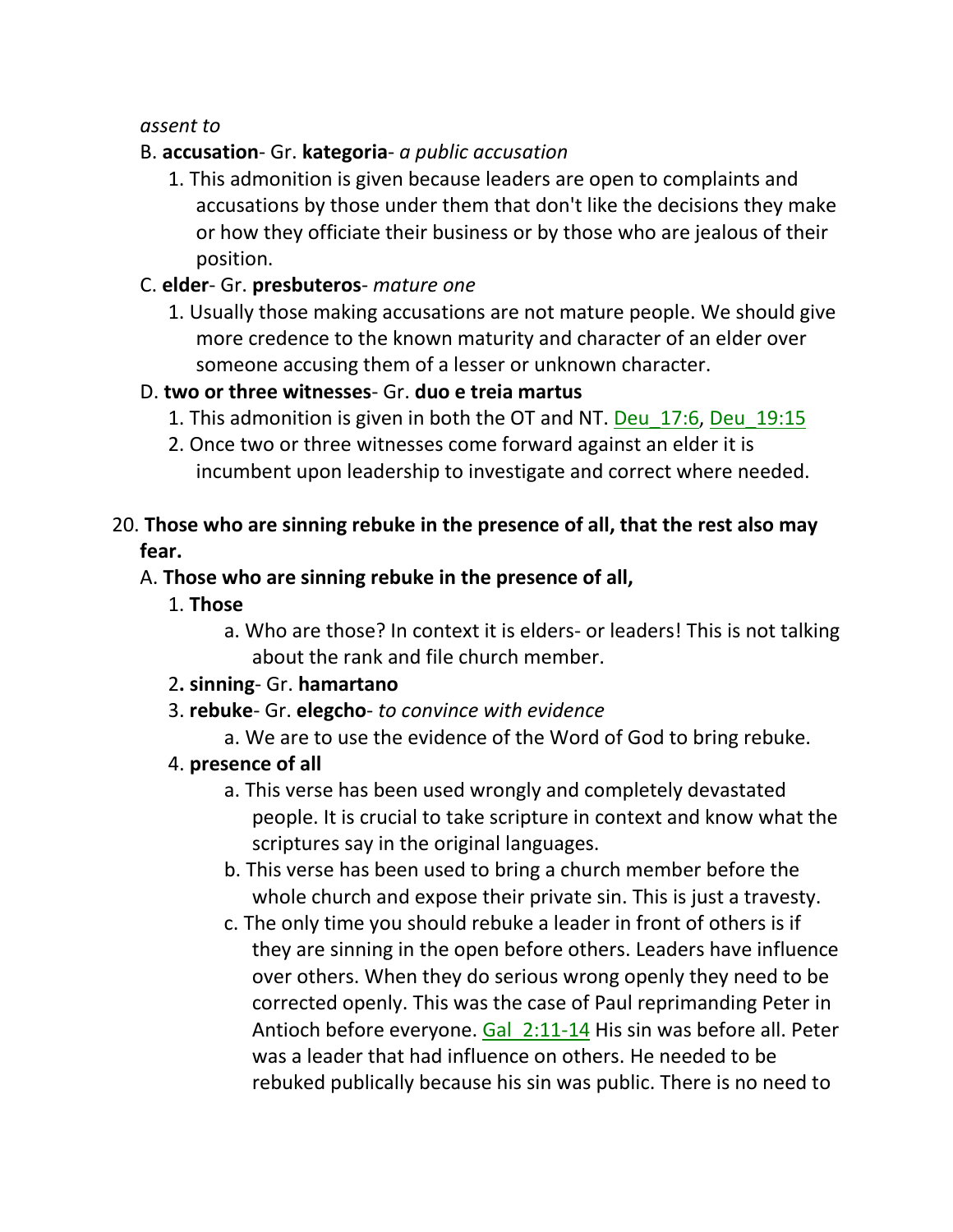rebuke someone publically for a private or isolated fault or sin.

d. This could be done first privately where you confront the elder with what the Word says- rebuke. Then you ask them to make a public apology if it was done publically.

## B. **that the rest also may fear.**

- 1. **rest** Gr. **loipoi**
	- a. The rest of who? The rest of leadership!

b. The God's Word translation has the idea here: (GW) **Reprimand those leaders who sin. Do it in front of everyone so that the other leaders will also be afraid.** 

## 2. **fear-** Gr. **phobos**

- a. This would instill a reverence, deeper respect, and obligation for being a leader.
- 21. **I charge** *you* **before God and the Lord Jesus Christ and the elect angels that you observe these things without prejudice, doing nothing with partiality.** 
	- A. **I charge you before God and the Lord Jesus Christ and the elect angels that you observe these things without prejudice,**
		- 1. **charge** Gr. **diamarturomai** *to make a solemn and earnest charge*
		- 2. **before God and the Lord Jesus Christ**
			- a. Everything we do and say are before God and the Lord Jesus.
		- 3. **elect** Gr. **eklektos** *to select out*
			- a. These are the angels that stayed faithful to God and have been given charge over God's elect.
		- 4. **angels** Gr. **aggelos** *messengers*
			- a. Angels are watching and listening to us. By doing this they learn more about God and his ways through the church. Eph. 3:10
		- 5. **observe** Gr. **phulasso** *to guard, to keep*
			- a. We need to guard and protect justice.
		- 6. **without prejudice** Gr. **prokrima** *to judge in advance*
			- a. Often we make up our mind on something by hearing just a piece of information or by just hearing one side of the story. Proverbs says that it is foolish to answer a matter before hearing it out fully first. Prov. 18:13

# B. **doing nothing with partiality**

- 1. **doing** Gr. **poieo**
- 2. **partiality** Gr. **prosklisis** *a leaning upon or towards a thing; met. a*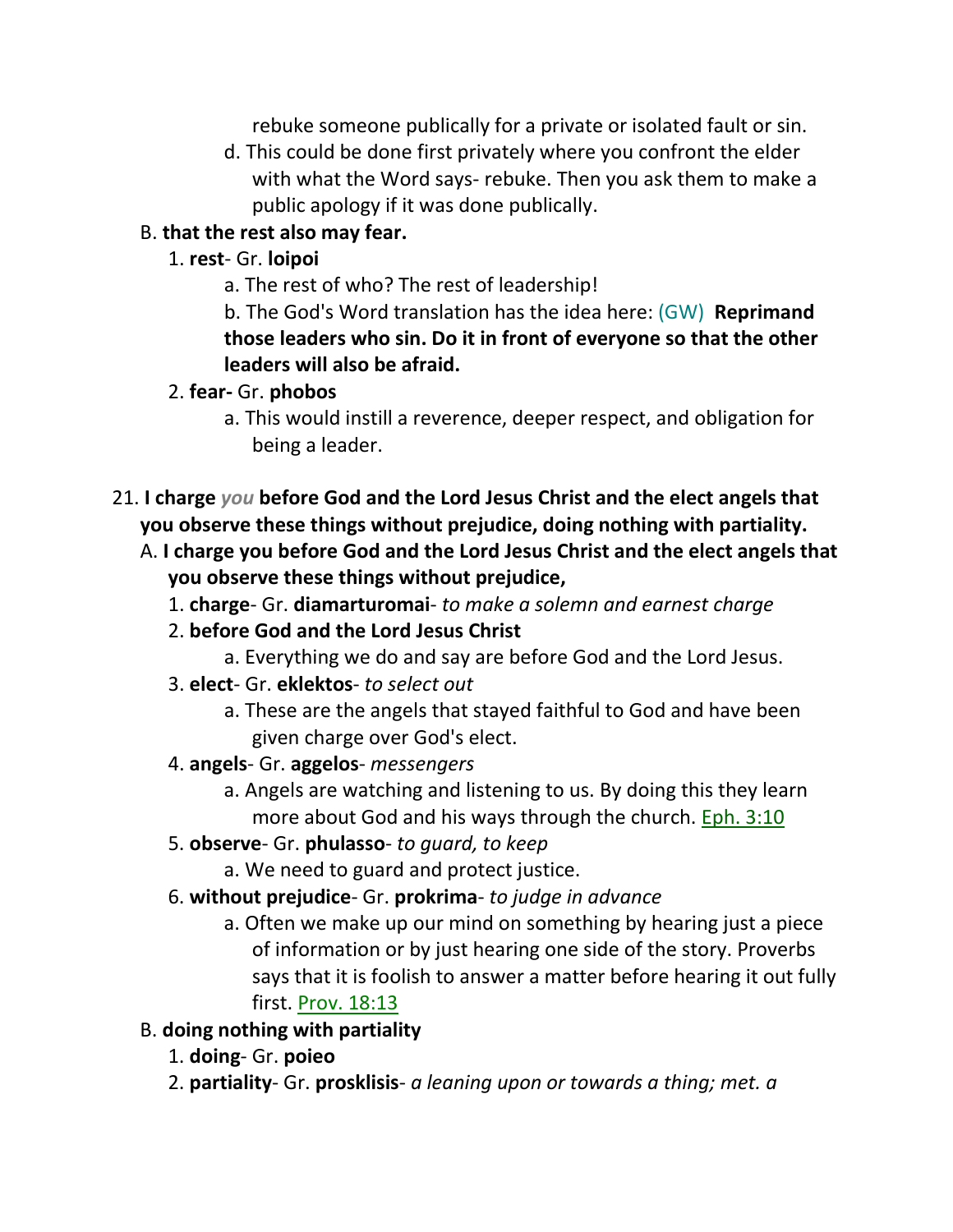*leaning towards any one, inclination of mind towards, partiality*

a. Often we are leaning in a certain way from the very start of a matter due to what we know about someone personally. We are not to do that. We need to give everyone a fair shake and fair dealing. b. Friendship has no bond in the courtroom.

# 22. **Do not lay hands on anyone hastily, nor share in other people's sins; keep yourself pure.**

## A. **Do not lay hands on anyone hastily,**

- 1. **lay hands** Gr. **epitithemi cheir** *to place hands upon*
- 2. **hastily** Gr. **tacheos** *quickly*
	- a. This does not mean to slap your hands on someone forcefully. This is not referring to laying on of hands for healing. It refers to laying on of hands to set someone into the ministry. It means don't be quick or hasty to lay hands on someone putting them into the ministry. You need to get to know them and their character by testing them before you do that.  $1Ti$   $3:10$
	- b. This goes with Paul's admonition not to put a novice [new-plant] into the ministry. 1Ti\_3:6

# B. **nor share in other people's sins,**

# 1. **share**- Gr. **koinoneo**- *to partake in*

a. This is the Greek word is translated as fellowship most of the time in the NT. This Greek word does not mean fellowship like we know it today which is to get along with someone. It means to participate or share in.

# 2. **people's**- Gr. **allotrios-** *another's*

- 3. **sin** Gr. **hamartia**
	- a. If someone is living in sin and you place them into ministry you will be attached to them when they fall and will come under accusation with them.

# C. **keep yourself pure**

- 1. **keep** Gr. **tereo** *to watch over*
- 2. **pure** Gr. **hagnos**
	- a. The root word for this is **hagios** *saint, holy one*. We will keep ourselves pure when we renew our mind to our new identity as a saint and holy one.
	- b. In this context we keep ourselves pure by not putting people we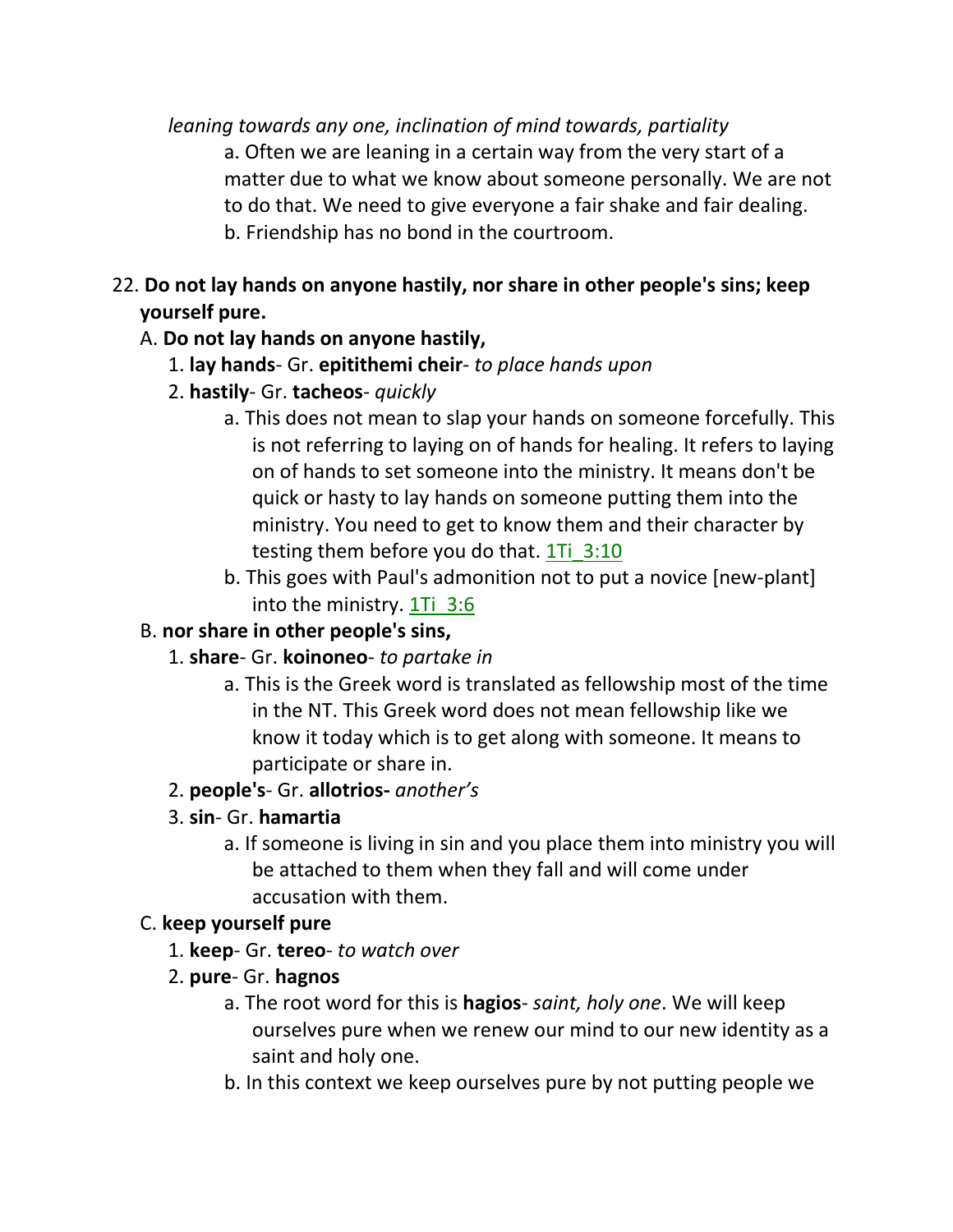really don't know well into leadership.

- 23. **No longer drink only water, but use a little wine for your stomach's sake and your frequent infirmities.** 
	- A. **No longer drink only water,**
		- 1. **No longer**
			- a. Timothy had been abstaining from alcohol which is a good policy in most cases.
		- 2. **drink water** Gr. **hudropodeo**
	- B. **but use a little wine for your stomach's sake and your frequent infirmities.**
		- 1. **little** Gr. **oligos**
			- a. Some overlook this important word little and hear drink wine! They end up drinking a lot of it and getting drunk! No, Paul said use a **LITTLE** wine. More than one glass is not a little.
		- 2. **wine** Gr. **oinos** fermented grape juice- wine
			- a. The word **oinos** does not mean grape juice. It means winefermented grapes. This is alcohol.
			- b. Nowhere does the Bible forbid the drinking of wine. It forbids drunkenness.
			- c. If drinking wine is a sin then Paul was telling Timothy to sin by drinking it.
			- d. Although it is not a sin to drink wine, it is also true you cannot get drunk on wine or alcohol if you don't drink it. I recommend ministers just stay away from it. Now we have other medicines available for stomach ailments so that wine is not necessary. However, let me make this clear! It is not a sin to drink wine unless you believe it is and do it anyway. Whatever is not of faith is sin. Rom 14:23
			- e. Leaders in the NT are told not to be *given* to wine. Tit\_1:7, Tit\_2:3
		- 3. **stomach's sake** Gr. **dia stomachos** *because of your stomach*
			- a. It is very possible that Timothy suffered from ulcers. We can deduce this from Paul referring to fear in talking about Timothy. He obviously dealt with anxiety. 2 Tim. 1:7, 1 Cor. 16:10
		- 4. **frequent** Gr. **puknos** *thick, dense, compact in reference to time*
		- 5. **infirmities** Gr. **astheneia** *weaknesses*
			- a. Notice Paul did not tell Timothy to suck it up or that he needed more faith so that he would not have sickness. No, he advocated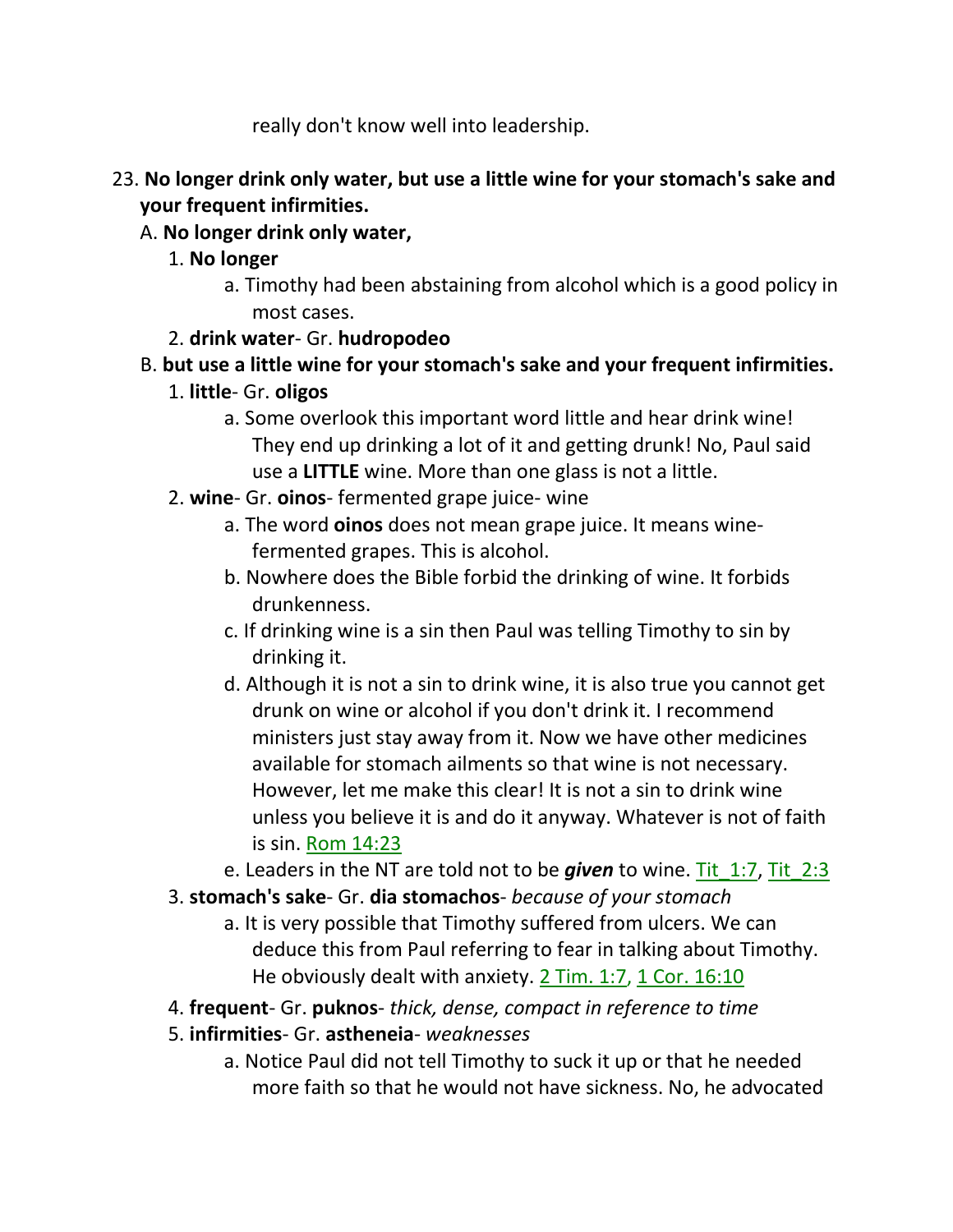medicine! Medicine is not bad folks. Go to God first and He may tell you to take some medicine. God created all the plants of the earth and many are medicinal. God created them to help us! If God leads you to take medicine, then take it in faith trusting in God to bless that medicine to your body. God is the healer and sometimes He uses medicine in the process. So often we are just too spiritual for our own good. God created us physical beings and we live on a physical planet. When we combine the natural and the supernatural then we are in a divine balance.

- 24. **Some men's sins are clearly evident, preceding** *them* **to judgment, but those of some** *men* **follow later.** 
	- A. **Some men's sins are clearly evident,**
		- 1. **men's** Gr. **anthropos**
		- 2. **sins** Gr. **hamartia**
		- 3. **clearly evident** Gr. **prodelos** *clear in front of all, public sin*
	- B. **preceding them to judgment,**
		- 1. **preceding** Gr. **proago**
		- 2. **judgment** Gr. **krisis**
			- a. This is judgment in the church [church discipline] and from people, not God.
			- b. This is speaking of unrepentant sin.
	- C. **but those of some men follow later**
		- 1. **men** Gr. **anthropos**
		- 2. **follow later** Gr. **epakouloutheo**
			- a. This means that the sin comes to light sometime after it is committed. Again, this speaks of unrepentant sin. This will come to light in this life only because in heaven sins will not be brought up because Jesus was judged for them and paid for them. We will be judged for works, not for our sin. 1 Cor. 3:10-14
- 25. **Likewise, the good works** *of some* **are clearly evident, and those that are otherwise cannot be hidden.** 
	- A. **Likewise** Gr. **hosautos**
	- B. **the good works of some are clearly evident,**
		- 1. **good** Gr. **kalos**
		- 2. **works** Gr. **ergon**